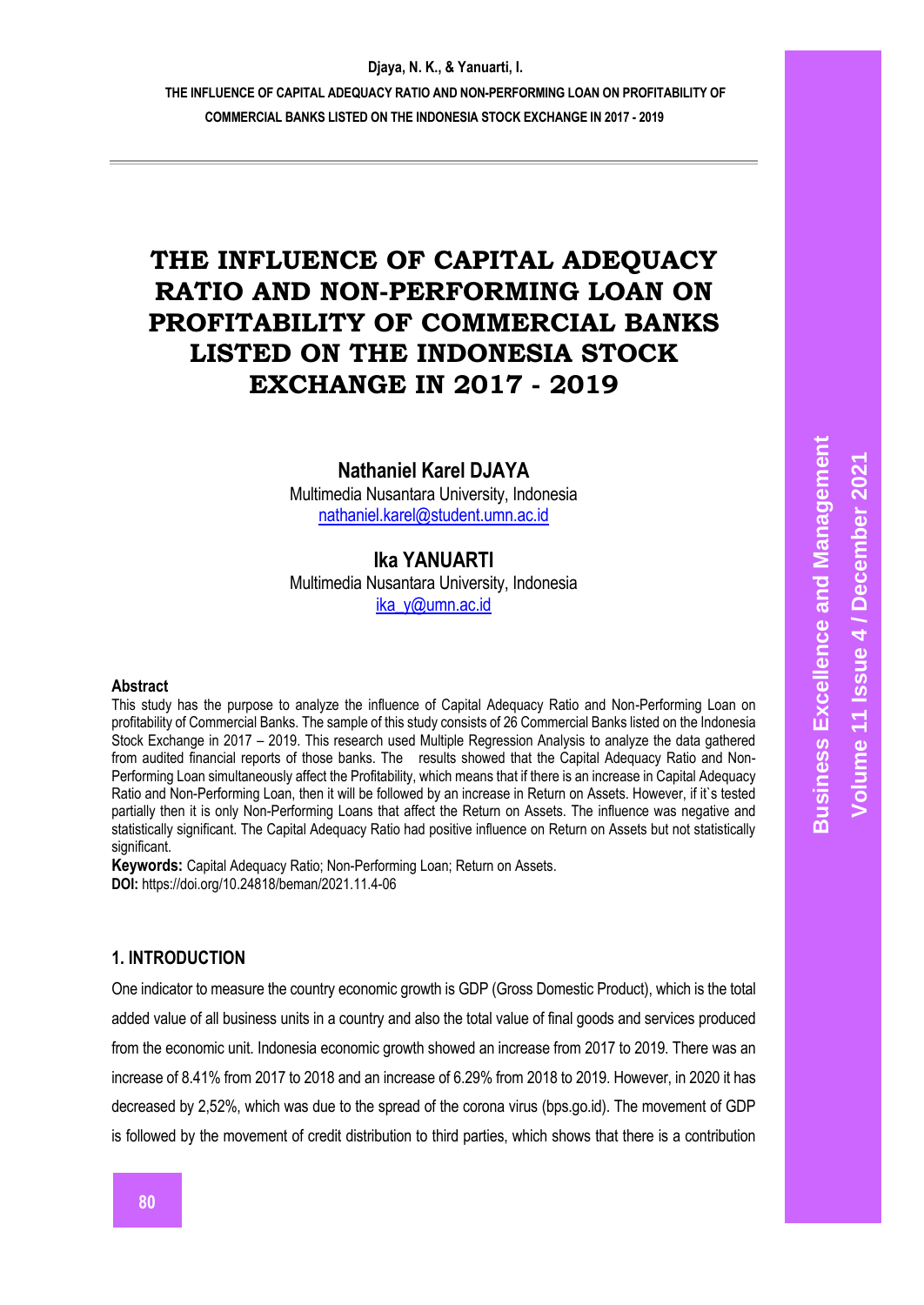### **THE INFLUENCE OF CAPITAL ADEQUACY RATIO AND NON-PERFORMING LOAN ON PROFITABILITY OF COMMERCIAL BANKS LISTED ON THE INDONESIA STOCK EXCHANGE IN 2017 - 2019**

from the banking sector to economic growth. This can be seen from the existence of lending activities to third parties which have three objectives, such as consumption needs, investment needs, and working capital needs. According to the Law No. 10 / 1998 issued by the President of Republic of Indonesia about banking, a bank is a business entity that collects funds in the form of deposits and distributes the collection of funds to the public in the form of credit and or others with the aim of improving the standard of living of the people. The COVID-19 pandemic tends to have a negative influence on the banking industry, where the industry experiences an increase in credit risk due to defaults experienced by debtors which makes bank businesses tend to reduce lending activities to third parties (kontan.co.id, 2021). This is also supported by finansial.bisnis.com (2021), that credit growth in the banking industry decreased by 2.41% at the end of 2020.

In COVID-19 pandemic, commercial banks are still in a stable condition (ojk.go.id, 2020). This can be observed in terms of good capital through the CAR ratio of 23.81%, which shows that the banking industry has a high ability to manage capital in reducing business risk. However, there was a decline in the intermediation function, particularly in lending due to a contraction in credit growth. However, there is a high growth of third party funds of 11.11%, so it is necessary to pay attention to the increase in credit risk and also the level of profitability during this time. Conventional commercial banks are banks that carry out their business activities conventionally where the profit system used is the interest system from saving and or loan, while islamic commercial banks are banks that carry out business activities with sharia principles where the profit system used is a profit sharing system from fundraising, financing, and others.

Between the two types of commercial banks, there is one type of commercial bank that is consistent with the commercial bank industry itself, such as conventional commercial banks, where credit risk in conventional commercial banks must also be the center of attention and also the level of profitability from the previous year. In conventional banks, many banks are based on the aspect of ownership, such as Government- Owned Banks are banks in which the deed of establishment and capital are owned by the Indonesian state government, where all profits obtained are also owned by the government, such as Bank Mandiri, Bank Tabungan Negara, Bank Rakyat Indonesia, Bank Negara Indonesia, and others. National Private Owned Banks are mostly owned by national private parties and the deed of establishment was established by private parties, and the profits obtained by these banks are also owned by national private parties, such as Bank Central Asia, Bank CIMB Niaga, Bank Danamon, Sinarmas, and others. Mixed-Owned Banks, which have a background that share ownership of the bank is owned by foreign parties and national private parties, but most of them are held by Indonesian citizens, such as Bank Agris, Commonwealth Bank, Woori Indonesia Bank, ANZ Bank Indonesia, and others (Kasmir, 2016).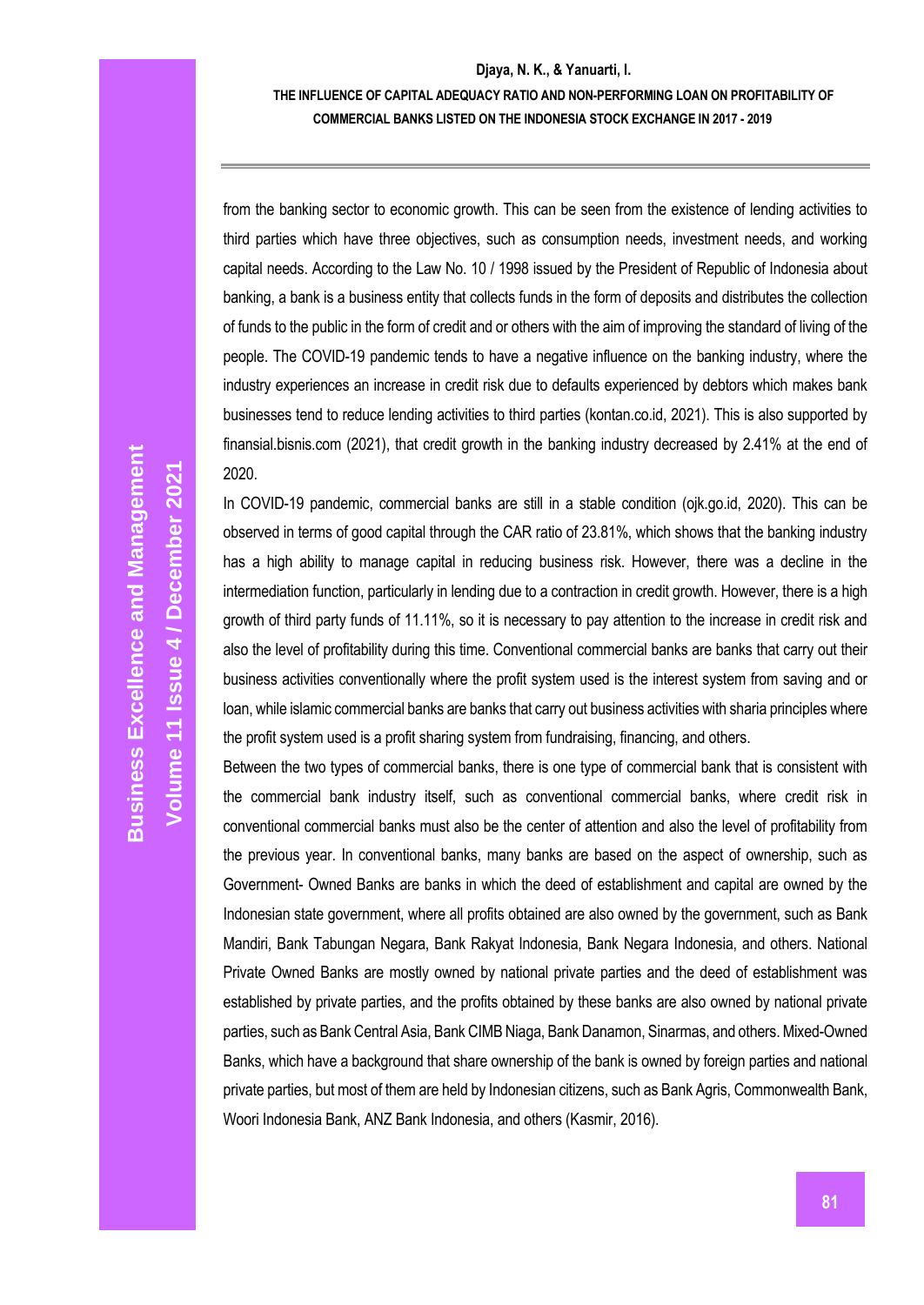## **THE INFLUENCE OF CAPITAL ADEQUACY RATIO AND NON-PERFORMING LOAN ON PROFITABILITY OF COMMERCIAL BANKS LISTED ON THE INDONESIA STOCK EXCHANGE IN 2017 - 2019**

As example, there are two commercial bank companies that experienced a decline in loans distribution due to the COVID-19 pandemic, such as PT Bank Central Asia Tbk (BBCA), where the demand for loans distributed decreased by 0.6% from Rp 585.39 trillion to Rp 581.9 trillion in the 3rd quarter of 2020 based on certain segments, such as commercial and SME loans which decreased by 4.9% from Rp 191.65 trillion to Rp 182.7 trillion, then the consumer loan portfolio decreased by 9.4% from Rp 155.02 trillion to Rp 141.7 trillion (ekonomy.okezone.com, 2020). And then continued with PT Bank Maybank Indonesia Tbk (BNII), where in 2020, credit distribution decreased by 14.6% from Rp. 132.59 trillion to Rp. 115.7 trillion, which caused an increase in the value of credit risk from 3.65% to 4.9% (keuangan.kontan.co.id, 2020). However, this is different from the two commercial banks above, such as PT Bank Mandiri Tbk (BMRI), which stated that after lending from these businesses, they experienced a positive growth of 3.79% from Rp 841.82 trillion to Rp 873.73 trillion. This is shown in the third quarter of 2020, as increase in lending came from productive loans consisting of working capital and investment which grew by 3.88% from Rp 593.35 trillion to Rp 616.37 trillion.

Profitability is one of the important indicators in assessing the performance of a company. In this study, profitability is measured by using ROA (Return on Assets), because bank Indonesia prioritizes ROA ratio, where the value of assets obtained comes from third party funds. This ratio is important for bank businesses, because it can measure the level of efficiency owned by the management in utilizing company assets to generate profits (Haryanto, 2016). With a greater ROA value, the company is able to take advantage of a number of assets owned, so companies can produce higher profitability (Kumbirai & Webb, 2010, in Javaid & Alalawi, 2018). According to Majidi (2017), there are three main components of bank performance indicators that are very important for smoothness in carrying out bank intermediation functions, especially the collection and distribution of funds. The three components used are based on capital, asset quality, and liquidity aspects. The capital aspect is measured by Capital Adequacy Ratio (CAR), which states that if the value of the capital level is very low below the minimum value, it tends to cause a business loss that results in bankruptcy, so that it can endanger the safety of the customer's money. The asset quality aspect is measured by Non-Performing Loan (NPL), which states that high credit risk levels will reduce operating profit. The liquidity aspect is measured by Loan to Deposit Ratio (LDR), which states that the high bank's ability to distribute credit can increase customer confidence in the bank. In this research, the bank performance measurement indicators are measured by CAR and NPL.

Based on the previous research by Praja & Hartono (2018), LDR has no effect on ROA. Yuttama (2019), Praja & Hartono (2018), Ambarawati & Abundanti (2018) state that the Capital Adequacy Ratio has a positive influence on Return on Assets, in contrast to the research done by Paleni et. Al. (2017), showing that Capital Adequacy Ratio has a negative and significant influence on Return on Assets. However, Widyastuti et. al.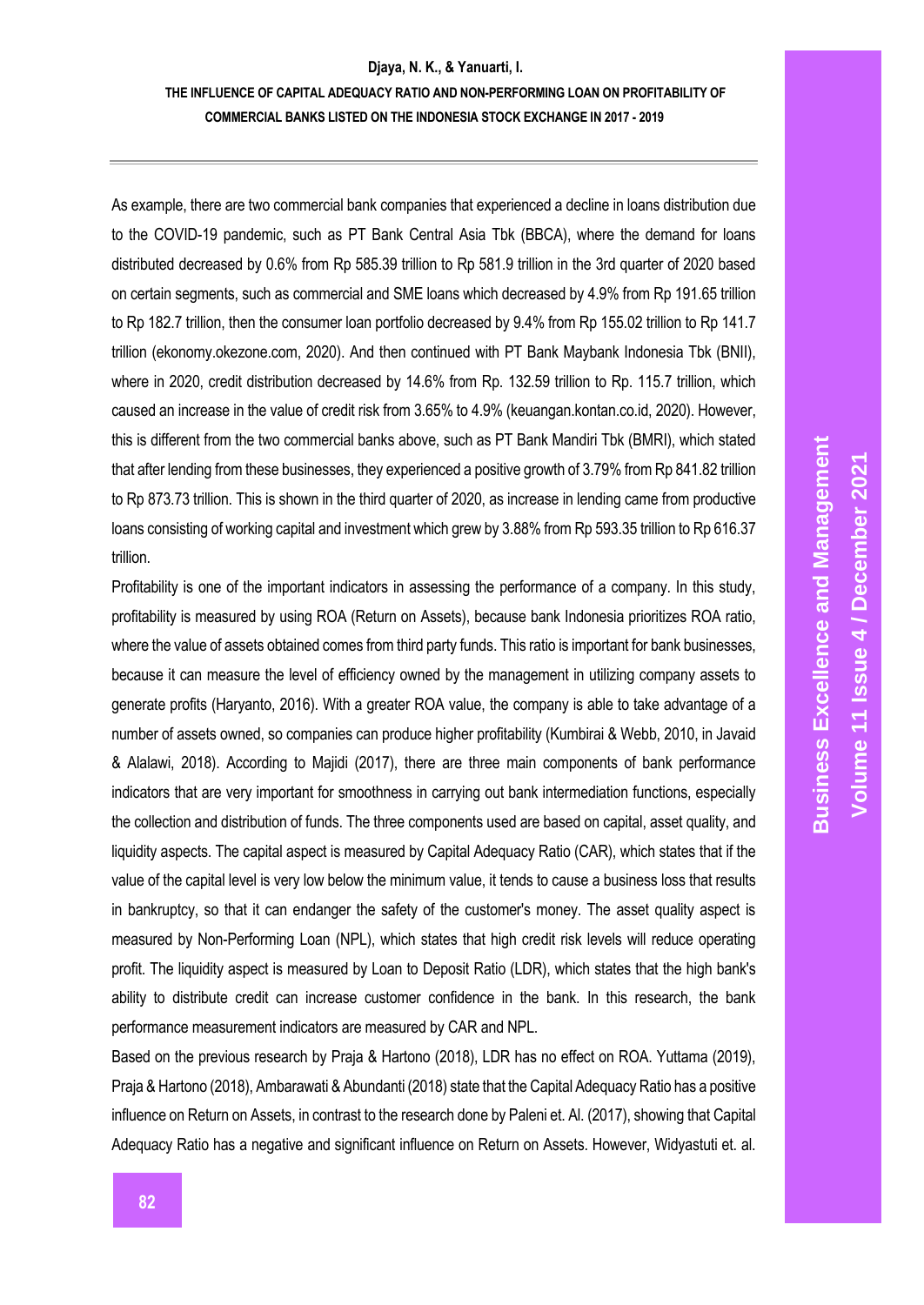(2017) and Fajari & Sunarto (2017) found that Capital Adequacy Ratio has no influence on the Return on Assets, because the number of capital is not invested in credit, but is invested in company assets.

Based on previous research, Praja & Hartono (2019) and Paleni et. al. (2017) observed that Non-Performing Loan has a positive influence on Return on Assets, in contrast to research from Ambarawati & Abundanti (2018), which states that Non-Performing Loan have a negative influence on Return on Assets. However, Widyastuti et. al. (2017) found that Non-Performing Loan had no significant influence on Return on Assets. Based on the descriptive above, there are three research problems proposed: (1) Does an increase in Capital Adequacy Ratio make the Return on Assets rise?, (2) Does an increase in Non-Performing Loan make Return on Assets decrease?, (3) Do Capital Adequacy Ratio and Non-Performing Loan simultaneously affect Return on Assets? The objectives of this research are: (1) to determine the influence of Capital Adequacy Ratio on Return on Assets, (2) to determine the influence of Non-Performing Loan on Return on Assets, (3) to determine the simultaneous influence of Capital Adequacy Ratio and Non-Performing Loan on Return on Assets. This research is expected to give contribution to the prospective customer in making decision of choosing the reputable bank with good financial performance and to the bank in considering Capital Adequacy Ratio and Non-Performing Loan as factors that affect bank's profitability.

# **2. LITERATURE REVIEW**

# **1. Signalling Theory**

The signalling theory is a theory suggesting that there is a source of information provided between managers and potential investors. This theory provides an overview of how for important the company is to present information to the public in the form of financial reports, information related to company policies, and others that can be disclosed by the manager (Syahid, 2016).

# **2. Anticipated Income Theory**

Anticipated income theory is a theory suggesting that all allocated funds can be shown in a sector that brings benefits to the bank's business in the future (Widyanty & Oktasari, 2020).

# **3. Profitability**

Profitability Ratio is an important indicator in measuring financial stability in bank institutions that play an important role in economic continuity. Therefore, the bank is required to carry out operational activities from the distribution of funds in the form of credit into productive investment, so that together with the high profitability of the excess funds owned, the financial stability in the bank is maintained (Kawshala & Pandhitarathna, 2017). The profitability ratio can be measured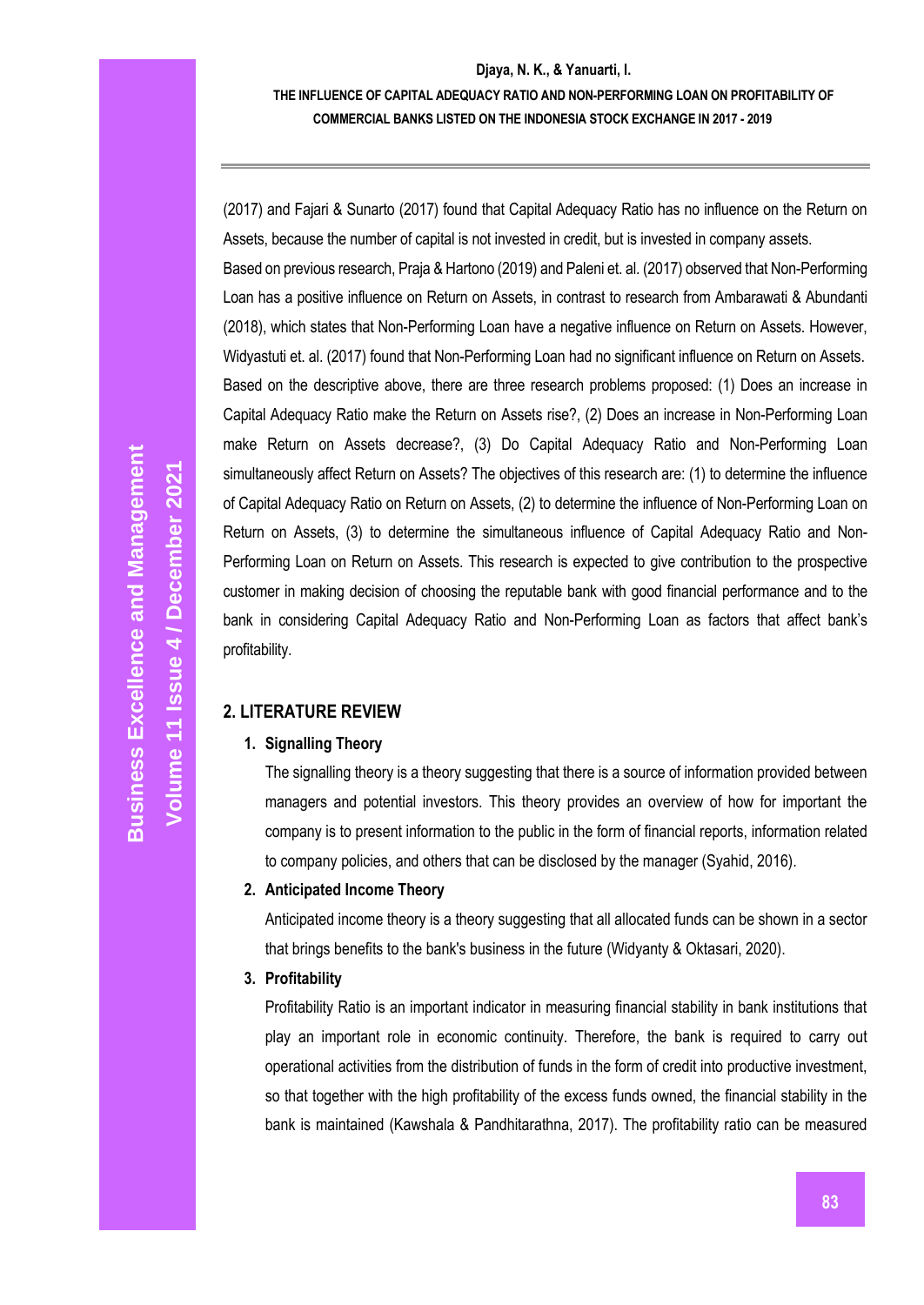# **THE INFLUENCE OF CAPITAL ADEQUACY RATIO AND NON-PERFORMING LOAN ON PROFITABILITY OF COMMERCIAL BANKS LISTED ON THE INDONESIA STOCK EXCHANGE IN 2017 - 2019**

using Return on Assets, Return on Equity and Net Interest Margin. Return on Assets focuses on the bank's business performance which is implemented as a whole in obtaining profits, while Return on Equity focuses on the use of shareholder wealth to benefit (Mehta & Bahvani, 2017). Net Interest Margin focuses on bank capabilities that operate on greater interest value than interest expenses in generating the net interest benefits obtained (Angori et. al., 2019). In this research, we are focusing on Return on Assets.

Return on Assets is an indicator that shows the ability of the bank management to obtain efficient profits originating from the assets owned by the bank's business (Ariyadasa et. al., 2016). This ratio also shows how much net profit is produced from the amount of funds embedded from the company's assets, so that with a high ratio value, the bank's business will be increasingly profitable (Kumbirai & Webb, 2010, Javaid & Alalawi, 2018). Maiti & Jana (2017) also agreed that the greater the ROA ratio obtained, the banking effort and performance of the company are higher in obtaining profits. This ratio can be calculated by the following formula (Muraina, 2018).

|                           | Net Income   |
|---------------------------|--------------|
| $Return on Assets = \_\_$ | Total Assets |

where,

Net Income *=* Profit after Tax

Total Assets = The amount of company assets in total

### **4. Capital Adequacy Ratio**

Capital Adequacy is used as a forecast of whether the capital owned by the bank is enough to cover up a risk of losses (Agbeja et. al., 2015). In this case, the ratio is based on the capital adequacy category, which is the amount of capital that can be managed by the bank as a reserve of risk assets, which aims to avoid the occurrence of loss problems. The adequacy of capital collected is very important in maintaining the health of the banking business, which is aiming to avoid the risk of loss and maximizing the profitability level of the business. CAR shows how capable the company is to minimize unexpected losses by measuring the amount of capital that must be determined by the bank as referred to minimize the risk of risk-weighted assets (Ali, 2020). This ratio is an important indicator, for the bank, of a large loss risk that can threaten the existence of the bank in carrying out operational activities. The high value of risk-weighted assets, reflecting being difficult for the bank to obtain sources of funding, increases the cost of capital, and inhibit the profitability of the bank. And vice versa, if the

: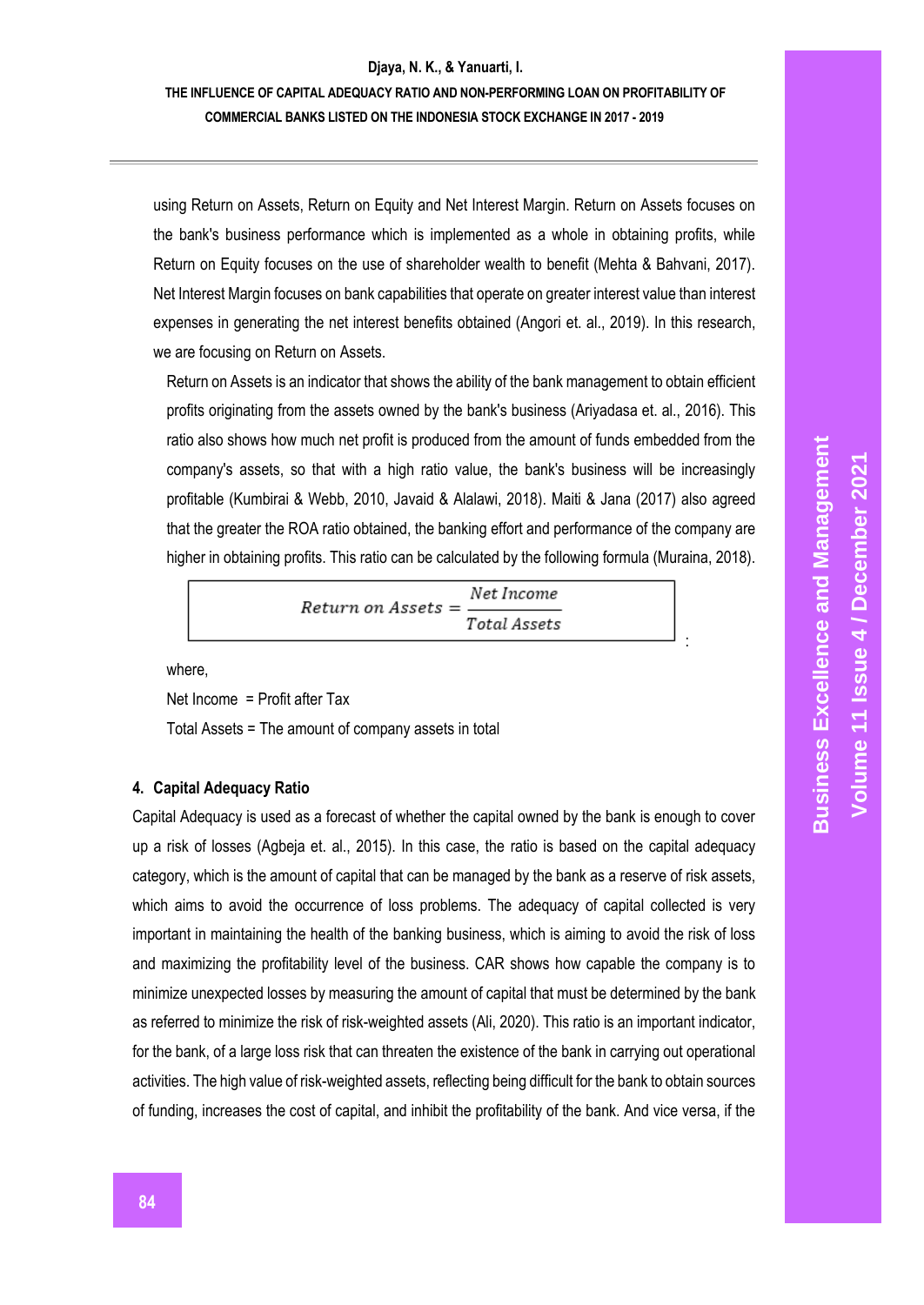# **THE INFLUENCE OF CAPITAL ADEQUACY RATIO AND NON-PERFORMING LOAN ON PROFITABILITY OF COMMERCIAL BANKS LISTED ON THE INDONESIA STOCK EXCHANGE IN 2017 - 2019**

bank has a large capital, then the risk of struggle will occur lower and tends to maintain good profitability (Mehta & Bhavani, 2017).

According to Bank Indonesia Regulation No. 15/12 / PBI / 2013, the bank must provide sufficient capital as a reserve of risk assets with a minimum value of at least 8% of the risk-weighted asset. With the standard of capital adequacy set, if the capital collected by the bank is greater, the banking business is able to minimize the risk of losses and be able to carry out these operational activities, so that they can increase business profitability. Capital Adequacy Ratio (CAR) can be calculated in the following manner (Saif-Alyousfi et. al., 2017).

> Capital  $Capital$   $A$ dequacy  $Ratio =$ Risk Weighted Assets

where,

Capital = Tier I (core capital) + Tier II (supplementary capital)

Risk Weighted Assets = The number of bank assets that are weighted according to credit, market, and operational risks

### **5. Non-Performing Loan**

Risk is something faced by the bank in carrying out operational activities to obtain income. In carrying out operational activities such as credit distribution, this risk arises when customers cannot repay loans that are distributed instantly (Ramadhanti et. al., 2019). Troubled credit shows the problems faced by borrowers in continuing credit payments that result in default, where there is a very small possibility for credit repayment (Singh et. al., 2021). Because credit is one of the factors that affect the bank's income and expenses, it means the credit can be a source of profit for the bank effectively or it can be a source of losses for the bank (Putranto et. al., 2017). Factors that affect credit risk come from internal and external sources. When viewed according to internal factors, it relates to the existence of policies and regulations imposed in the bank's efforts such as expansive credit policies and also weakening the surveillance system for lending. And based on external factors, there is a decrease in economic activity and high lending given, debtor failure in making payments, and also disaster (Syahid, 2016).

Credit risk is indicated by NPL ratio that is used as a measurement of the bank's business capabilities in managing the risk of problematic loans (Ramadhanti et. al., 2019). Non-Performing Loan (NPL) is a comparison between problematic loans and credit given to third parties who do not include other parties. Based on Bank Indonesia Regulation No. 18 / 14 / PBI / 2016, banks must meet NPL ratio of less than 5%. If this ratio is lower, the health level owned by the bank's business is getting better and increasing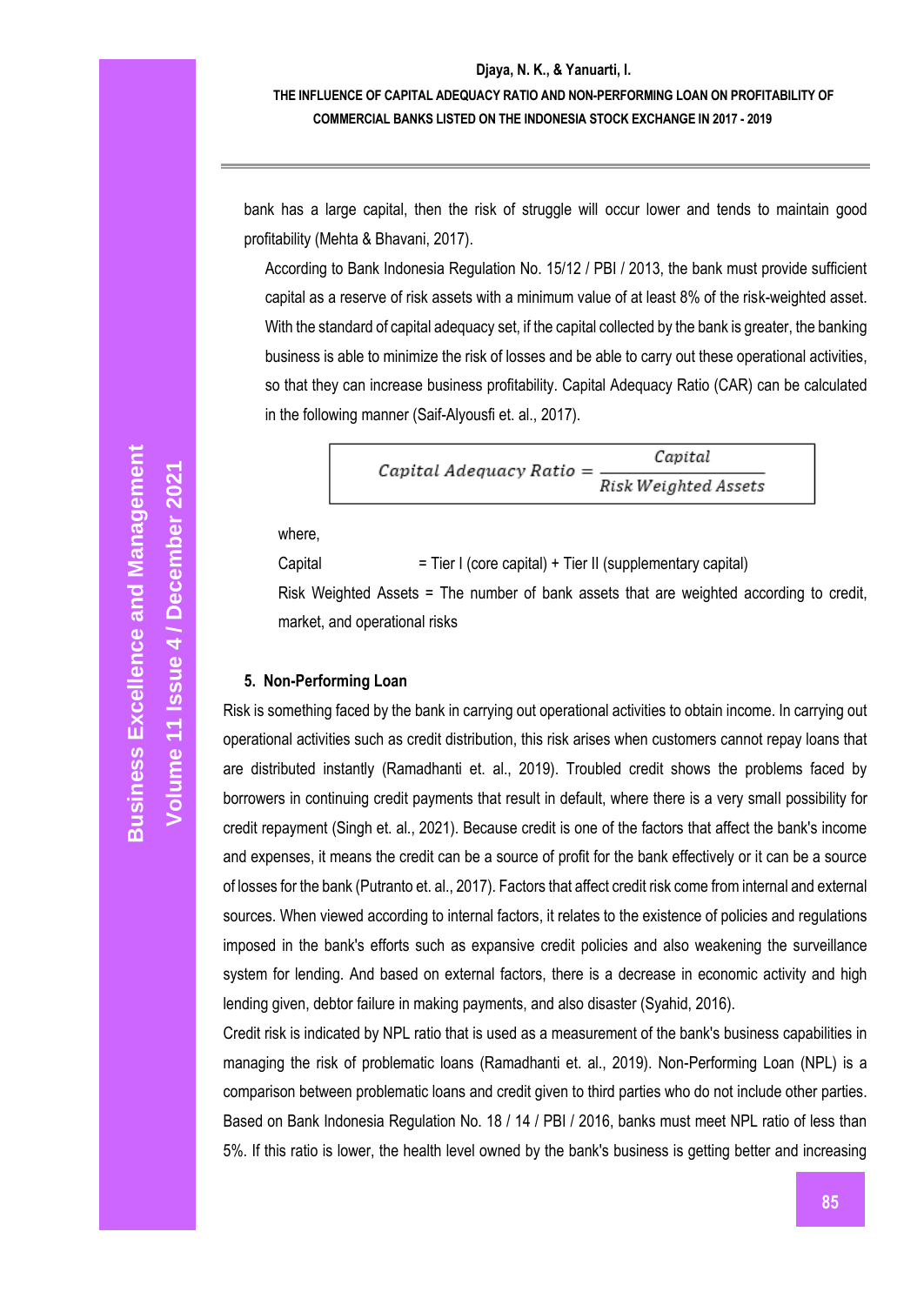# **Djaya, N. K., & Yanuarti, I. THE INFLUENCE OF CAPITAL ADEQUACY RATIO AND NON-PERFORMING LOAN ON PROFITABILITY OF COMMERCIAL BANKS LISTED ON THE INDONESIA STOCK EXCHANGE IN 2017 - 2019**

profitability. However, when NPL ratio exceeds 5%, the soundness level owned by the business is not good and tends to reduce the level of profitability of the bank's business. NPL ratio is calculated by the following formula (Singh et. al., 2021).

> Non Performing Loan Non Performing Loan  $=$ Total Loan

where,

Non-Performing Loan = Number of Non-Performing Loan caused by the existence of bad debt Total Loan = Total loans distributed to third parties before reducing loss reserves

### **6. The Influence of Capital Adequacy Ratio on Return on Assets**

The results of the research conducted by Budhatoki & Rai (2020) found that Capital Adequacy Ratio had a significant influence on Return on Assets. Kawshala & Panditharathna (2017) found that Capital Adequacy Ratio had a positive influence on Return on Assets. This shows that the high ratio of capital adequacy will be able to increase the profitability of the bank (Kossoh et. al., 2017. Based on that explanation, it can be proposed that:

HA<sub>1</sub> : Capital Adequacy Ratio has a positive influence on Return on Assets

#### **7. The Influence of Non-Performing Loan on Return on Assets**

Yuttama (2019), and Paramita & Dana (2019), found that Non Performing Loan had a negative influence on Return on Assets. This means that the high value of Non-Performing Loan will reduce the value of Return on Assets, because the higher NPL tends to increase the credit risk of the bank, so it will decrease the level of profitability of the bank (Kossoh et. al., 2017). Based on the result of previous research, it can be proposed that:

HA<sub>2</sub> : Non-Performing Loan has a negative influence on Return on Assets.

#### **8. Research Model**

The research model can be observed in the image below.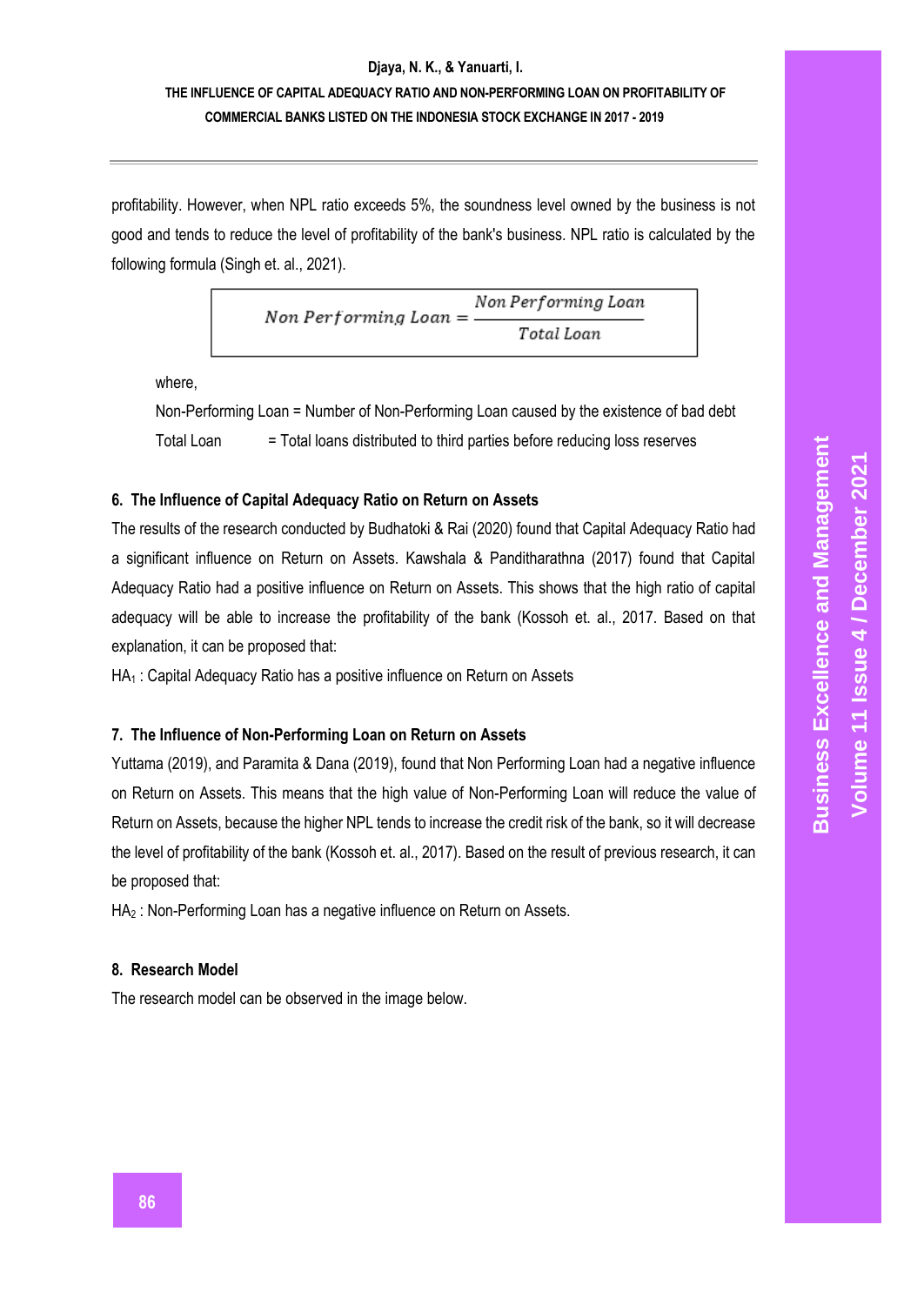**THE INFLUENCE OF CAPITAL ADEQUACY RATIO AND NON-PERFORMING LOAN ON PROFITABILITY OF COMMERCIAL BANKS LISTED ON THE INDONESIA STOCK EXCHANGE IN 2017 - 2019**





# **3. RESEARCH METHODS**

# **1. Data Collection Techniques**

This research uses secondary data, which is already available and the researchers no longer need to collect the data. This data is taken from the annual financial statements of the commercial bank companies listed on the Indonesia Stock Exchange (IDX) in the 2017 - 2019 period. This data is accessed through the Indonesia Stock Exchange site, namely www.idx.co.id.

# **2. Sampling Techniques**

The sampling technique used is judgment sampling which was classified as purposive sampling, because the technique was applied to samples based on the criteria needed to provide information sources. In this case, the criteria needed in determining research samples is consisting of:

- a. Bank companies listed on the Indonesia Stock Exchange.
- b. Companies that are classified as commercial banks in 2017 2019.
- c. The bank companies' published audited financial statements in 2017 2019
- d. Reports issued by commercial banks that have a positive earning for three consecutive years.

| Number | <b>Bank Criteria</b>                                                  | Total |
|--------|-----------------------------------------------------------------------|-------|
|        | Bank companies listed in the Indonesia Stock Exchange                 | 43    |
|        | Bank companies that are classified as commercial banks                | 38    |
| 3.     | Bank companies that issue audited financial statements in 2017 - 2019 | 38    |
| 4.     | Commercial bank companies that have positive earning for three years  | 26    |
|        |                                                                       |       |

# **TABLE 1. DETERMINATION OF SAMPLE CRITERIA**

Source: The Authors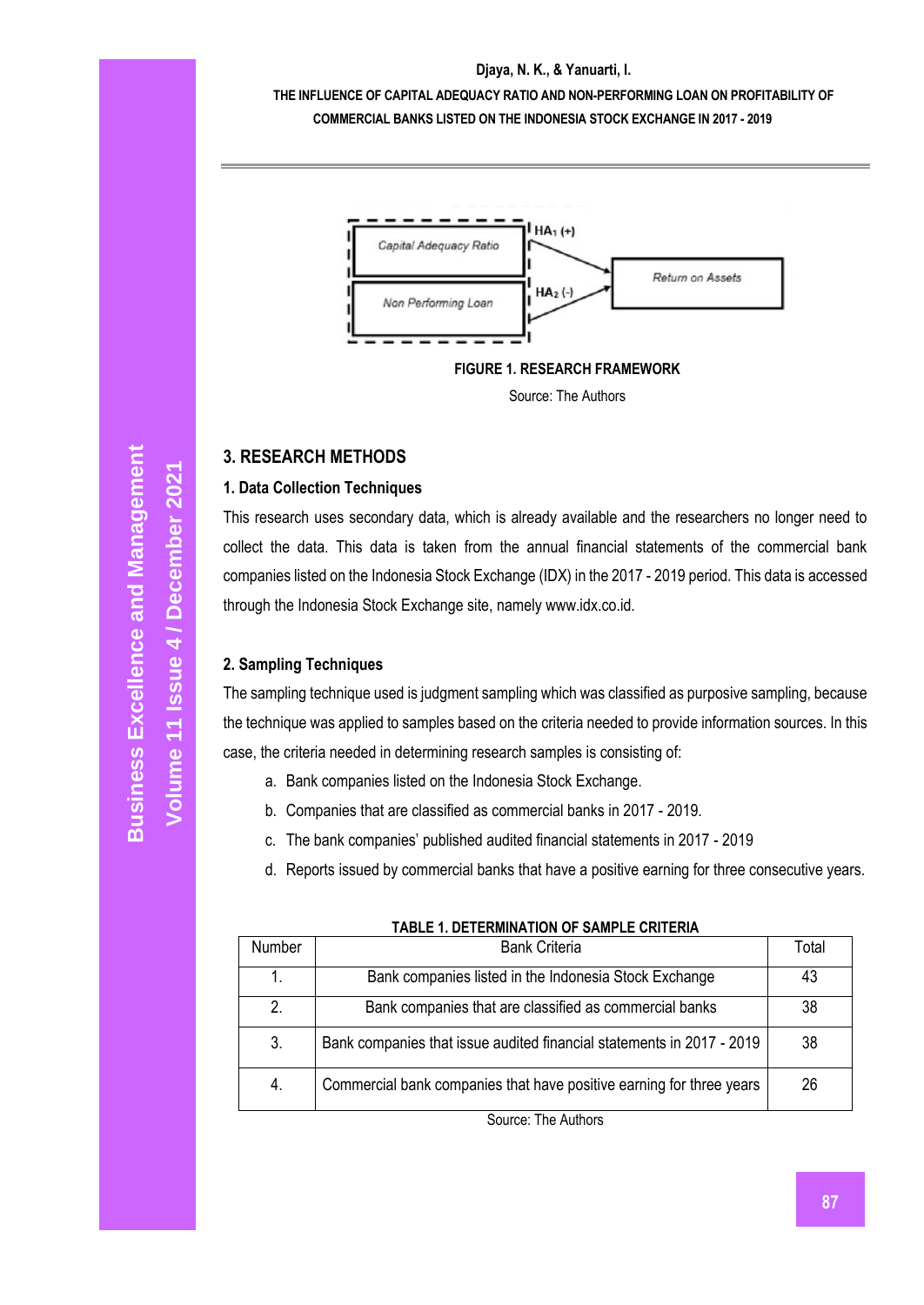# **Djaya, N. K., & Yanuarti, I. THE INFLUENCE OF CAPITAL ADEQUACY RATIO AND NON-PERFORMING LOAN ON PROFITABILITY OF COMMERCIAL BANKS LISTED ON THE INDONESIA STOCK EXCHANGE IN 2017 - 2019**

In accordance with the criteria described in detail, the number of commercial bank samples used for research is 26 companies.

#### **3. Data Analysis Techniques**

### **3.1. Multiple regression analysis**

This research used multiple regression analysis, which is a statistical method that aims to test the relationship between one dependent variable and one or more independent variables (Ghozali, 2013). This study aims to test the significant influence of independent variables, namely Capital Adequacy Ratio and Non-Performing Loan on dependent variable, namely Return on Assets. The equation of multiple regression functions in this study is the following:

$$
ROA = \alpha + \beta_1 CAR + \beta_2 NPL + e
$$

where :

ROA = *Return on Assets*

Α = Regression Constant

 $β<sub>1</sub>β<sub>2</sub>β<sub>3</sub> = Regression Coefficient$ 

CAR = *Capital Adequacy Ratio*

NPL = *Non Performing Loan*

= *error*

## **3.2. The simultaneous significance test (F-test)**

In order to test the hypotheses, there are two determinations as follows:

- 1) If the F value is greater than the F-table, then  $H_0$  can be rejected at 5% significance level. It means all independent variables have the influence on the dependent variables.
- 2) If the F value is smaller than the F-table, it means that all independent variables have no influence on the dependent variables.

### **3.3. The individual significance test (t-test)**

In order to test the hypotheses, there are two determinations as follows: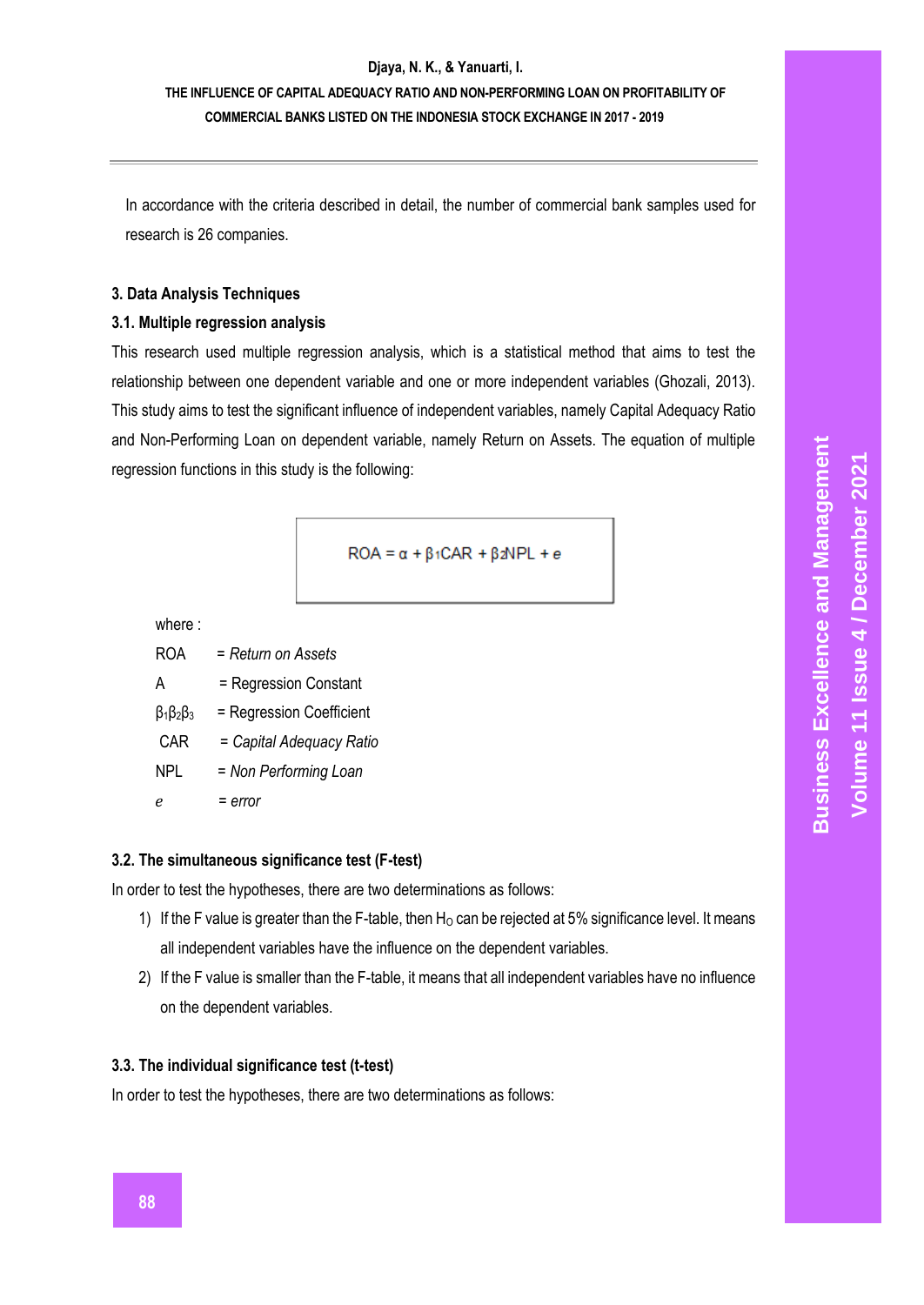- 1) If the t value is greater than the t-table, then  $H<sub>0</sub>$  can be rejected at 5% significance level. It means all independent variables have the influence on the dependent variables individually.
- 2) If the t value is smaller than the t-table, it means that all independent variables have no influence on the dependent variables individually.

# **4. FINDINGS AND RESULTS**

The results of the normality test using Kolmogorov-Smirnov showed a p-value of 0.364 and it confirmed that the data is normally distributed (Ghozali, 2013). The result of the multicollinearity test shows that the regression model has no multicollinearity between independent variables, which results show that the tolerance value is greater than 0.10 and the VIF value is smaller than 10 (Ghozali, 2013).

| <b>Collinearity Statistics</b> |
|--------------------------------|
|                                |

**TABLE 2. THE RESULTS OF THE MULTICOLLINEARITY TEST**

| Model                      |            | <b>Collinearity Statistics</b> |       |  |  |
|----------------------------|------------|--------------------------------|-------|--|--|
|                            |            | Tolerance                      | VIF   |  |  |
|                            | <b>CAR</b> | .998                           | 1.002 |  |  |
|                            | <b>NPL</b> | .998                           | 1.002 |  |  |
| a. Dependent Variable: ROA |            |                                |       |  |  |
| $\ddot{\phantom{a}}$       |            |                                |       |  |  |

Source: The Authors

The results of the autocorrelation test confirmed that the regression model has no autocorrelation, indicated by the value of Durbin-Watson of 0.830 which is between -2 as the lower limit and +2 as the upper limit (Santoso, 2019). The regression model also has no heterocedasticity, which is shown by the data that is spread randomly on the scatterplot graph, both above and below the number 0 on the Y axis and do not form a regular pattern.

The coefficient of determination as shown by the Adjusted  $R^2$  is 0.119. It means that only 11.9% change in Return on Assets (ROA) can be explained by Capital Adequacy Ratio (CAR) and Non-Performing Loan (NPL). The remaining 88.1% is explained by other variables which are not included in this research model. The standard error of estimate is 0.00751, which is relatively small, meaning that the regression model is appropriate in predicting the dependent variable (Ghozali, 2013).

### **TABLE 3. THE COEFFICIENT OF DETERMINATION**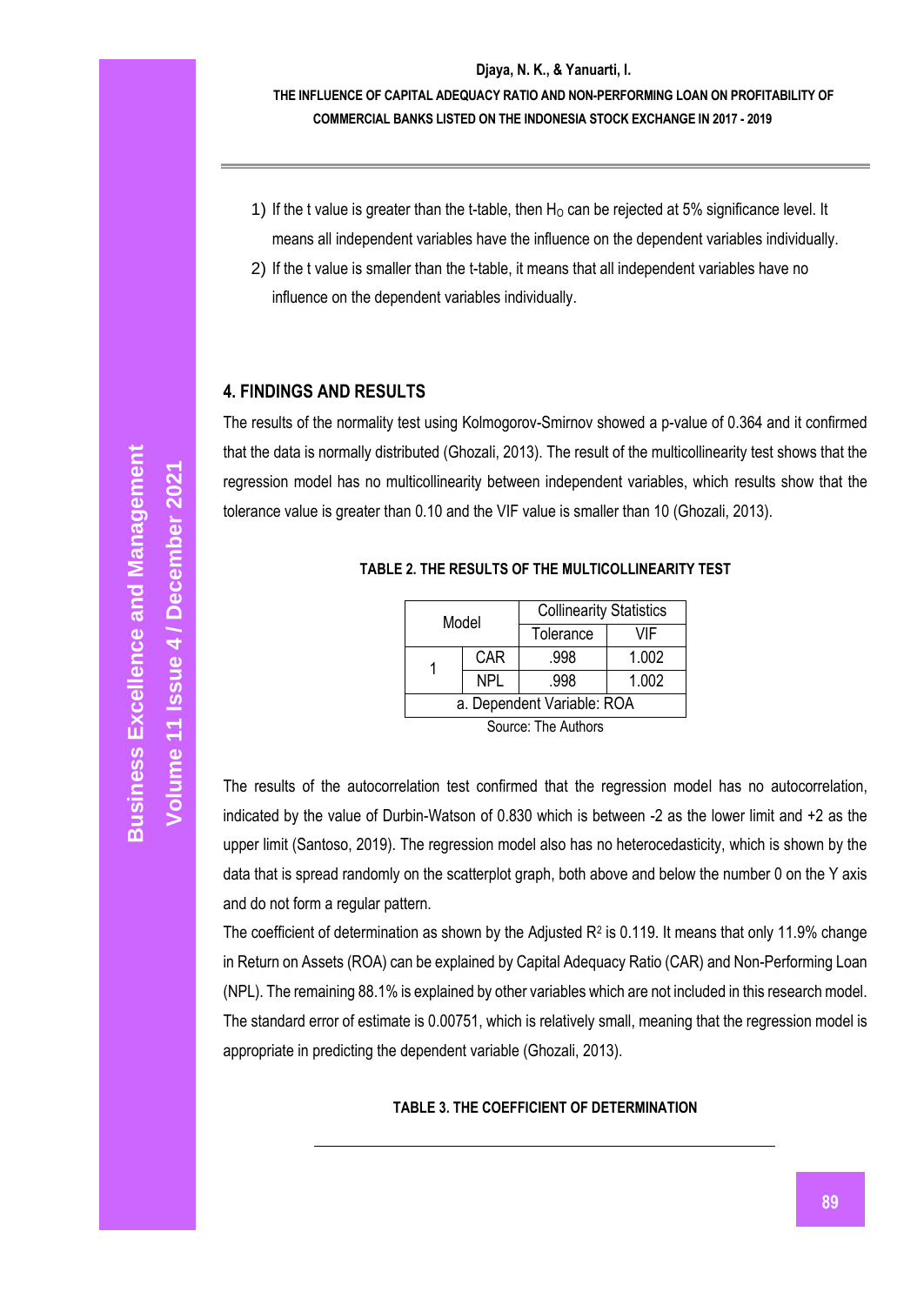# **THE INFLUENCE OF CAPITAL ADEQUACY RATIO AND NON-PERFORMING LOAN ON PROFITABILITY OF COMMERCIAL BANKS LISTED ON THE INDONESIA STOCK EXCHANGE IN 2017 - 2019**

| Model |       |        | Adjusted R | Std. Error of |  |
|-------|-------|--------|------------|---------------|--|
|       |       | Square | Square     | the Estimate  |  |
|       | .376a | 142    | .119       | .00751        |  |

a. Predictors: (Constant), NPL, CAR

b. Dependent Variable: ROA

Source: The Authors

The statistical test results indicates that the F value of the regression model is 6.191 with a significance value (p-value) of 0.003. This significance value is below 0.05, which states that the independent variables consisting of Capital Adequacy Ratio (CAR) and Non-Performing Loan (NPL) have influence on the dependent variable, namely Return on assets (ROA) simultaneously.

### **TABLE 4. THE RESULTS OF STATISTICAL F- TEST**

| Model      | Sum of Squares | df | Mean Square |       | Sig.              |
|------------|----------------|----|-------------|-------|-------------------|
| Regression | .001           |    | .000        | 6.191 | .003 <sup>b</sup> |
| Residual   | .004           | 75 | 000         |       |                   |
| Total      | .005           |    |             |       |                   |

a. Dependent Variable: ROA

b. Predictors: (Constant), NPL, CAR

Source: The Authors

In the result of the t-test, all of the independent variables have p-value below 0.05, meaning that each of the independent variables have influence on the dependent variable.

| Model |            | <b>Unstandardized Coefficients</b> |            | Standardized<br>Coefficients |       | Sig. |
|-------|------------|------------------------------------|------------|------------------------------|-------|------|
|       |            | B                                  | Std. Error | <b>Beta</b>                  |       |      |
|       | (Constant) | .017                               | .003       |                              | 5.598 | .000 |
|       | CAR        | .005                               | .010       | .056                         | .519  | .605 |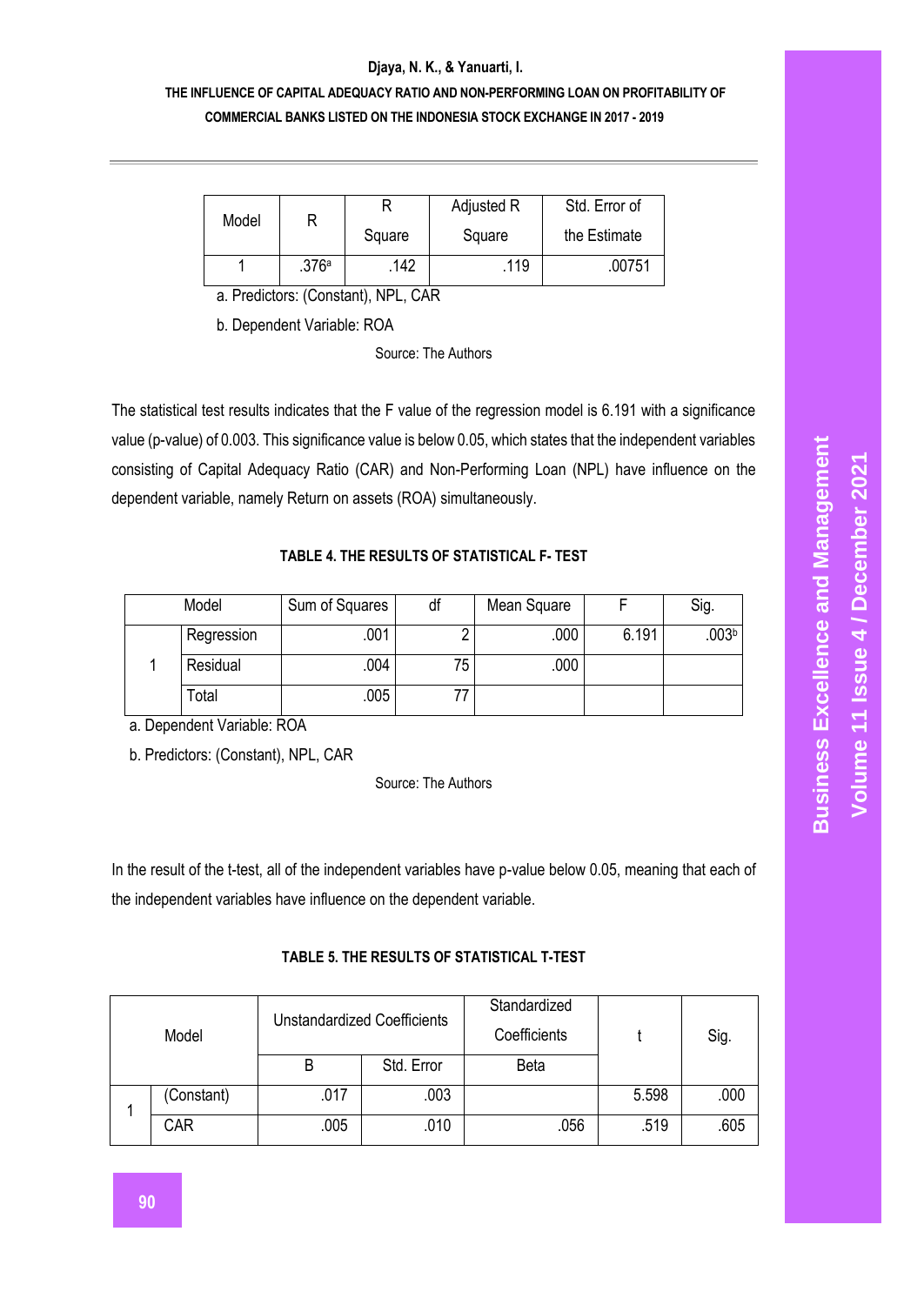# **THE INFLUENCE OF CAPITAL ADEQUACY RATIO AND NON-PERFORMING LOAN ON PROFITABILITY OF COMMERCIAL BANKS LISTED ON THE INDONESIA STOCK EXCHANGE IN 2017 - 2019**

| NP'                        | .190<br>- | .055 | 070<br>-<br>.u i u | $-3.453$ | .001 |
|----------------------------|-----------|------|--------------------|----------|------|
| a. Dependent Variable: ROA |           |      |                    |          |      |

Source: The Authors

Based on table above, CAR has the coefficient of 0.005 which indicates that any increase in the CAR value of 1%, then ROA will increase by 0.5%. CAR variable has t-value of 0.519 with p-value of 0.605, which is greater than 0.05, and the decision is rejecting HA<sub>1</sub>. It means that CAR has no influence on ROA. The coefficient of NPL is -0.19, meaning that any increase in NPL value of 1%, will lower ROA by 19%. The NPL variable has a t value of -3,453 with a p-value of 0.001, which is a smaller value than 0.005. This shows that NPL has a negative and significant influence on ROA, so the decision taken is  $HA<sub>2</sub>$  which is accepted. The regression equation model in this research can be obtained as follows:

$$
ROA = 0.017 + 0.005 \text{ CAR} - 0.190 \text{ NPL} + e
$$

### **5. DISCUSSION**

#### **1. The Influence of Capital Adequacy Ratio on Return on Assets**

The results of this study are consistent with the affirmations of Widyastuti et. al. (2017) that Capital Adequacy Ratio has no influence on the Return on Assets, because the number of capital is not invested in credit, but is invested in company assets. This research is also consistent with the affirmations of Fajari & Sunarto (2017), as the CAR has no influence on ROA, which is due to the large amount of funds that are not distributed to third parties in the form of credit, so it tends to reduce the level of profitability of the banks.

Based on the results of the above research, it can be concluded that higher CAR ratio is not followed by higher profitability, because the amount of capital is not being used efficiently for credit distribution to third parties. It can be shown from various companies, such as PT Bank Rakyat Indonesia Tbk (BBRI) which has a CAR ratio increased from 21.21% in 2018 to 22.55% in 2019, but the ROA has decreased by 0.07% from 2018 to 2019. It was also the same with PT Bank Central Asia (BBCA) which in 2018, the CAR ratio was 23.95% and 24.64% in 2019, but ROA decreased by 0.02% from 2018 to 2019. Furthermore, PT Bank Mandiri Tbk (BMRI), had the CAR ratio in 2018 decreased by 0.68% from 21.64%, in 2017 to 20.96%, but ROA increased by 1.91% from 2017 to 2018. For PT Bank Negara Indonesia (BBRI), the CAR value in 2019 increased to 19.73% from the previous year value of 18.50%. However, the value of the ROA in 2019 decreased from 1.87% to 1.83%.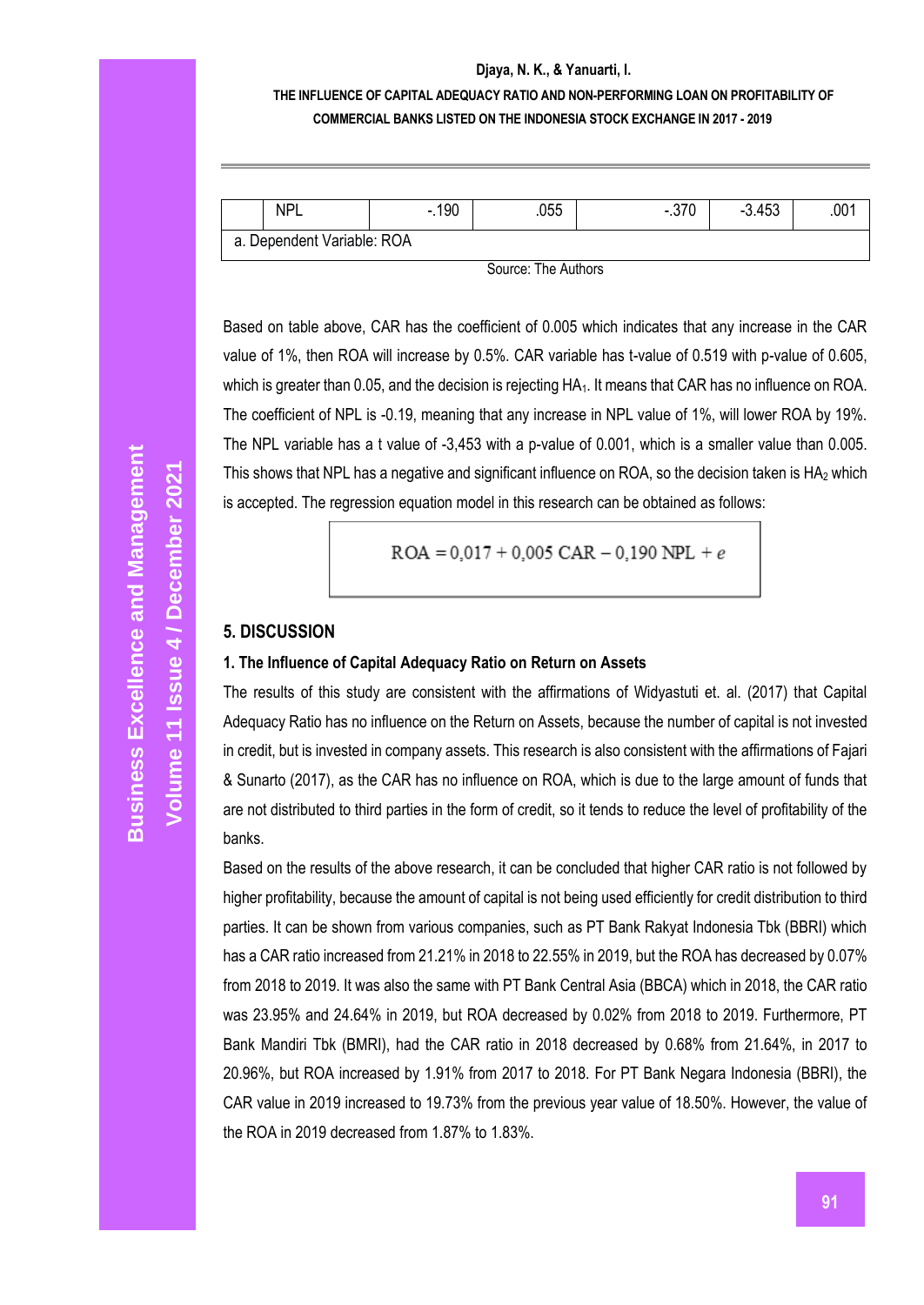**COMMERCIAL BANKS LISTED ON THE INDONESIA STOCK EXCHANGE IN 2017 - 2019**

### **2. The Influence of Non-Performing Loan on Return on Assets**

The results of this research agree with Ambarawati & Abundanti (2018) stating that high NPL will burden the losses borne by the banks, reducing the level of profitability. This was supported by research of Yuttama (2019) which stated that the difficulty experienced by the bank in minimizing the occurrence of bad loans, resulted in reducing the level of profitability. It is also supported by Paramita & Dana (2019), that the high NPL will be followed by lower ROA due to losses that must be borne by the bank in carrying out operational activities.

PT Bank Rakyat Indonesia (BBRI), which had an increase in NPL by 1.50% and 1.63% in 2018 and 2019 respectively, but the ROA had decreased by 2.50% and 2.43% in 2018 and 2019 respectively. PT Bank Negara Indonesia (BBNI) had an increase in NPL value by 3.55% from 2018 to 2019, but the value of ROA decreased by 1.83%.

# **6. CONCLUSION**

Based on the discussion above, it can be concluded that Capital Adequacy Ratio (CAR) has a positive and insignificant influence on Return on Assets (ROA). It means that the large or small level of capital owned by the bank's business does not affect the level of profitability. Non-Performing Loan (NPL) has a negative and significant influence on Return on Assets (ROA), meaning that the greater value of NPL will lower the level of profitability. If it is associated with signalling theory, it shows the health level of the bank, which is measured through aspects of asset quality such as risk credit risk. In this aspect, if the risk of Non-Performing Loan is high, as the customer makes credit payment exceeding the specified time limit due to timely default, it tends to reduce the profitability of the bank's business. If it is associated with anticipated income theory, it indicates that all funds allocated will bring profits if the credit paid can be carried out by the customer in a timely manner. However, if the customer credit payment is not on time and exceeds the specified time limit, it tends to reduce the level of profitability of the bank's business.

# **REFERENCES**

- Agbeja, O., Adelakun, O. J., & Olufemi, F. I. (2015). Capital Adequacy Ratio and Bank Profitability in Nigeria: A Linear Approach. *International Journal of Novel Research in Marketing Management and Economics*, 2(3): 91 – 99.
- Ali, A. M. (2020). The impact of economic blockade on the performance of Qatari Islamic and conventional banks: a period-and-group-wise comparison. *ISRA International Journal of Islamic Finance*, 12(3): 419 – 441, doi.org/10.1108/IJIF-04-2020-0083.

Ambarawati, I. G. A. D. & Abundanti, N. (2018). Pengaruh Capital Adequacy Ratio, Non Performing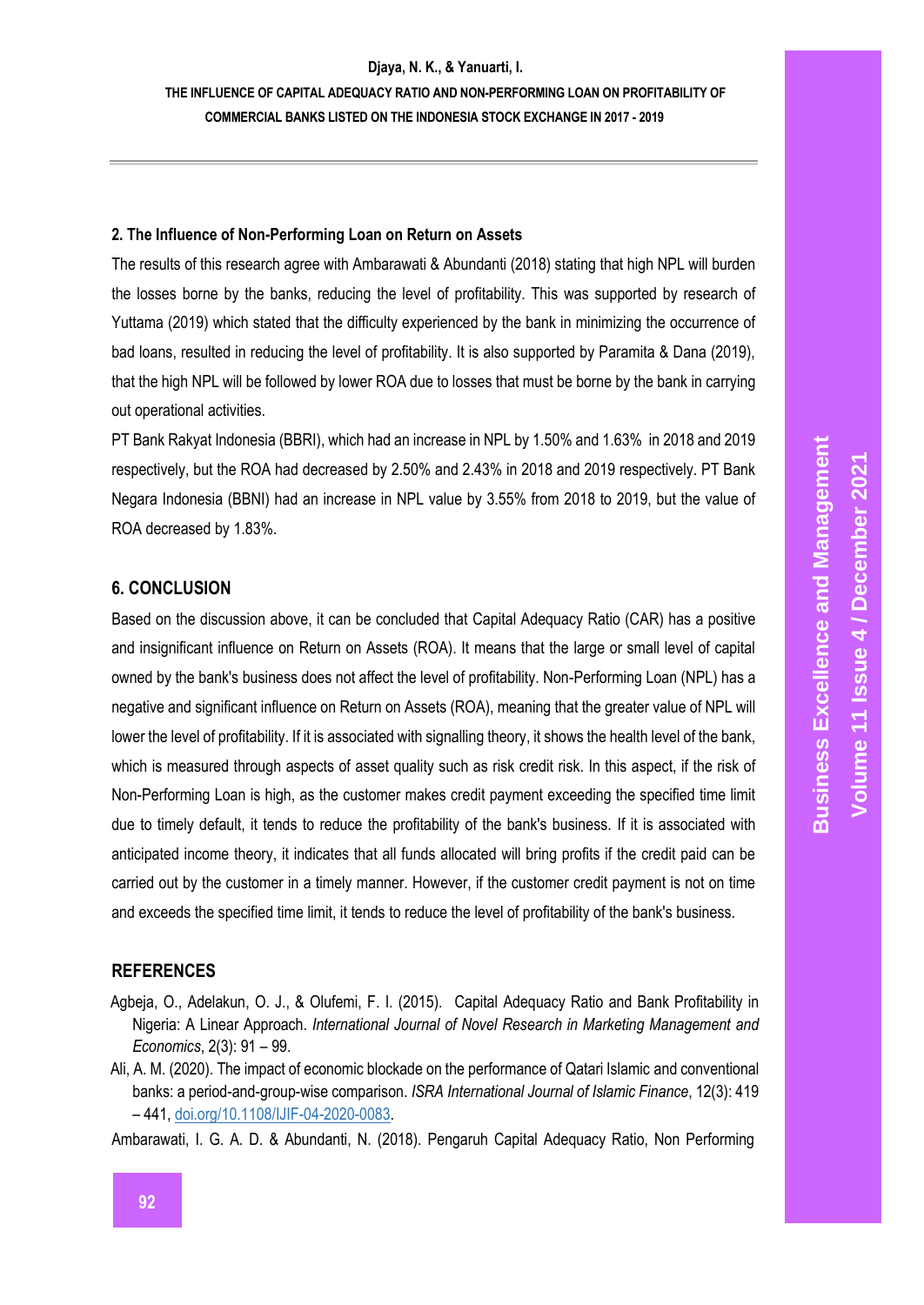# **THE INFLUENCE OF CAPITAL ADEQUACY RATIO AND NON-PERFORMING LOAN ON PROFITABILITY OF COMMERCIAL BANKS LISTED ON THE INDONESIA STOCK EXCHANGE IN 2017 - 2019**

Loan, Loan to Deposit Ratio terhadap Return on Assets. *E-Jurnal Manajemen Unud*, 7(5): 2410 – 2441.

- Angori, G., Aristei, D., & Gallo, M. (2019). Determinants of Banks' Net Interest Margin: Evidence from the Euro Area during the Crisis and Post-Crisis Period. *Sustainability*, 11(3785): 1 – 20. doi.org/10.3390/su11143785.
- Ariyadasa, C., Selvanathan, E. A., Siddique, M. A. B., & Selvanathan, S. (2016). On the Profitability of Commercial Banks: the Sri Lankan case. Applied Economics, pp. 1 – 11. doi.org/10.1080/00036846.2016.1231909.
- Bank Indonesia Regulation Number 15/12/PBI/2013 about Kewajiban Penyediaan Modal Minimum Bank Umum.
- Bank Indonesia Regulation Number 18/14/PBI/2016 about Giro Wajib Minimum Bank Umum dalam Rupiah and Valuta Asing bagi Bank Umum Konvensional.
- Budhatoki, P.B. & Rai, C. K. (2020). The Effect of Specific Factors on Bank Profitability: Evidence from Nepalese Banks. *Journal of Economics and Business*, 3(1): 82 – 89.
- Fajari, S. & Sunarto (2017). Pengaruh CAR, LDR, NPL, BOPO terhadap Profitabilitas Bank. Seminar Nasional Multi Disiplin Ilmu Unisbank, 853 – 862.
- Ghozali, I. (2013). Aplikasi Analisis Multivariate dengan Program IBM SPSS 23. Semarang: Badan Penerbit Universitas Diponegoro.
- Haryanto, S. (2016). Profitability Identification of National Banking through Credit, Capital, Capital Structure, Efficiency, and Risk Level. *Jurnal Dinamika Manajemen*, 7(1): 11 – 21.
- Javaid, S. & Alalawi, S. (2018). Performance and Profitability of Islamic Banks in Saudi Arabia: An Empirical Analysis. *Asian Economic and Financial Review*, 8(1): 38 – 51. 10.18488/journal.aefr.2018.81.38.51.
- Kawshala, H. & Pandhitarathna, K. (2017). The Factors Effecting on Bank Profitability. *International Journal of Scientific and Research Publicatioins*, 7(2): 212 – 216.
- Kossoh, A. M., Mangantar, M., & Ogi, I. W. J. (2017). Pengaruh Non Performing Loan (NPL), Capital Adequacy Ratio (CAR), Loan to Deposit Ratio (LDR) terhadap Profitabilitas pada Bank Pembangunan Daerah (BPD) Se-Indonesia tahun 2011 – 2015. Jurmal EMBA : *Jurnal Riset Ekonomi, Manajemen, Bisnis dan Akuntansi*, 5(3) : 2721 – 2730. doi.org/10.35794/emba.v5i3.17150.
- Kumbirai, M. and R. Webb, 2010. A Financial Ratio Analysis of Commercial Bank Performance in South Africa. *African Review of Economics and Finance*, 2(1): 30-53.
- Maiti, A. & Jana, S. K. (2017). Determinants of Profitability of Banks in India: A Panel Data Analysis. Scholars Journal of Economics, *Business and Management*, 4(7): 436 – 445, doi: 10.21276/sjebm.
- Majidi, Z. (2017). Analisis Pengaruh CAR, NPL, dan LDR terhadap Profitabilitas pada Perusahaan Perbankan yang Listing di BEI (2014 – 2016). *Jurnal Ilmiah Riset Akuntansi*, 100 – 114.
- Mehta, A. & Bhavani, G. (2017). What Determines Banks' Profitability? Evidence from Emerging Markets—the Case of the UAE Banking Sector. *Accounting and Finance Research*, 6(1): 77-88. 10.5430/afr.v6n1p77.